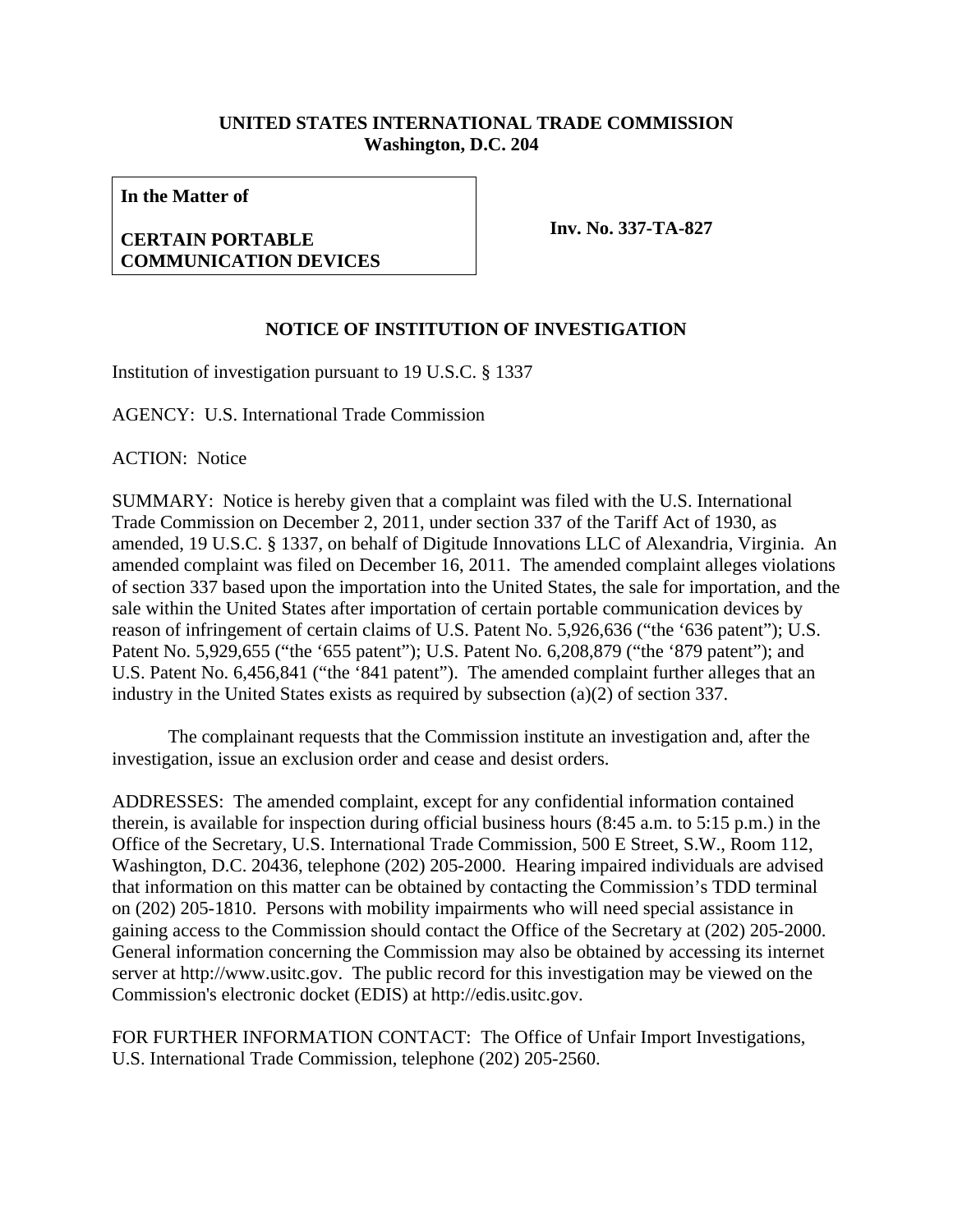AUTHORITY: The authority for institution of this investigation is contained in section 337 of the Tariff Act of 1930, as amended, and in section 210.10 of the Commission's Rules of Practice and Procedure, 19 C.F.R. § 210.10 (2011).

SCOPE OF INVESTIGATION: Having considered the amended complaint, the U.S. International Trade Commission, on January 12, 2012, ORDERED THAT –

 (1) Pursuant to subsection (b) of section 337 of the Tariff Act of 1930, as amended, an investigation be instituted to determine whether there is a violation of subsection  $(a)(1)(B)$  of section 337 in the importation into the United States, the sale for importation, or the sale within the United States after importation of certain portable communication devices that infringe one or more of claims 7-13 and 15 of the '636 patent; claims 1-9 and 17-25 of the '655 patent; claims 1-8 and 14-20 of the '879 patent; and claims 1-5 of the '841 patent, and whether an industry in the United States exists as required by subsection (a)(2) of section 337;

 (2) For the purpose of the investigation so instituted, the following are hereby named as parties upon which this notice of investigation shall be served:

(a) The complainant is:

 Digitude Innovations LLC 601 King Street, Suite 404 Alexandria, VA 22314

 (b) The respondents are the following entities alleged to be in violation of section 337, and are the parties upon which the amended complaint is to be served:

> Research In Motion Ltd. 295 Phillip Street Waterloo, Ontario N2L 3W8 Canada

Research In Motion Corp. 122 W. John Carpenter Parkway Suite 430 Irving, TX 75039-2013

HTC Corporation 23 Xinghua Road Taoyuan, 330 Taiwan

HTC America, Inc. 13920 SE Eastgate Way Suite 400 Bellevue, WA 98005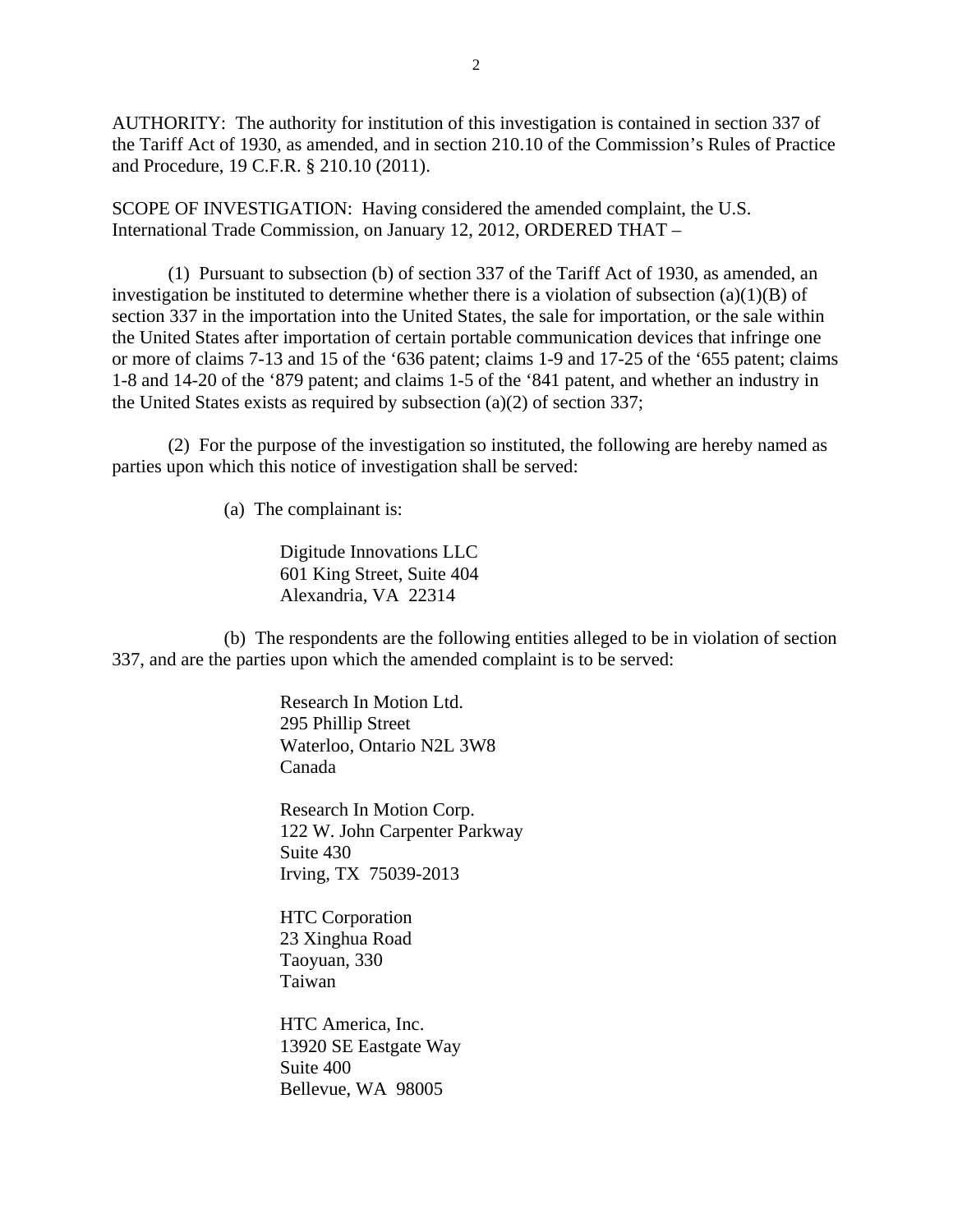LG Electronics, Inc. LG Twin Towers 20, Yoido-dong, Youngdungpo-gu, Seoul, 157-721 South Korea

LG Electronics U.S.A., Inc. 1000 Sylvan Ave. Englewood Cliffs, NJ 07632

LG Electronics MobileComm U.S.A, Inc. 10101 Old Grove Road San Diego, CA 92131

Motorola Mobility Holdings, Inc. 600 N. U.S. Highway 45 Libertyville, IL 60048

Samsung Electronics Co., Ltd 1320-10, Seocho 2-dong Seocho-gu Seoul, 137-857 South Korea

Samsung Electronics America, Inc. 105 Challenger Rd. Ridgefield Park, NJ 07660

Samsung Telecommunications America, LLC 1301 East Lookout Drive Richardson, TX 75082

Sony Corporation 1-7-1 Konan Minato-ku, Tokyo 108-0075 Japan

Sony Corporation of America 550 Madison Avenue New York, NY 10022-3211

Sony Electronics, Inc. 16530 Via Esprillo San Diego, CA 92127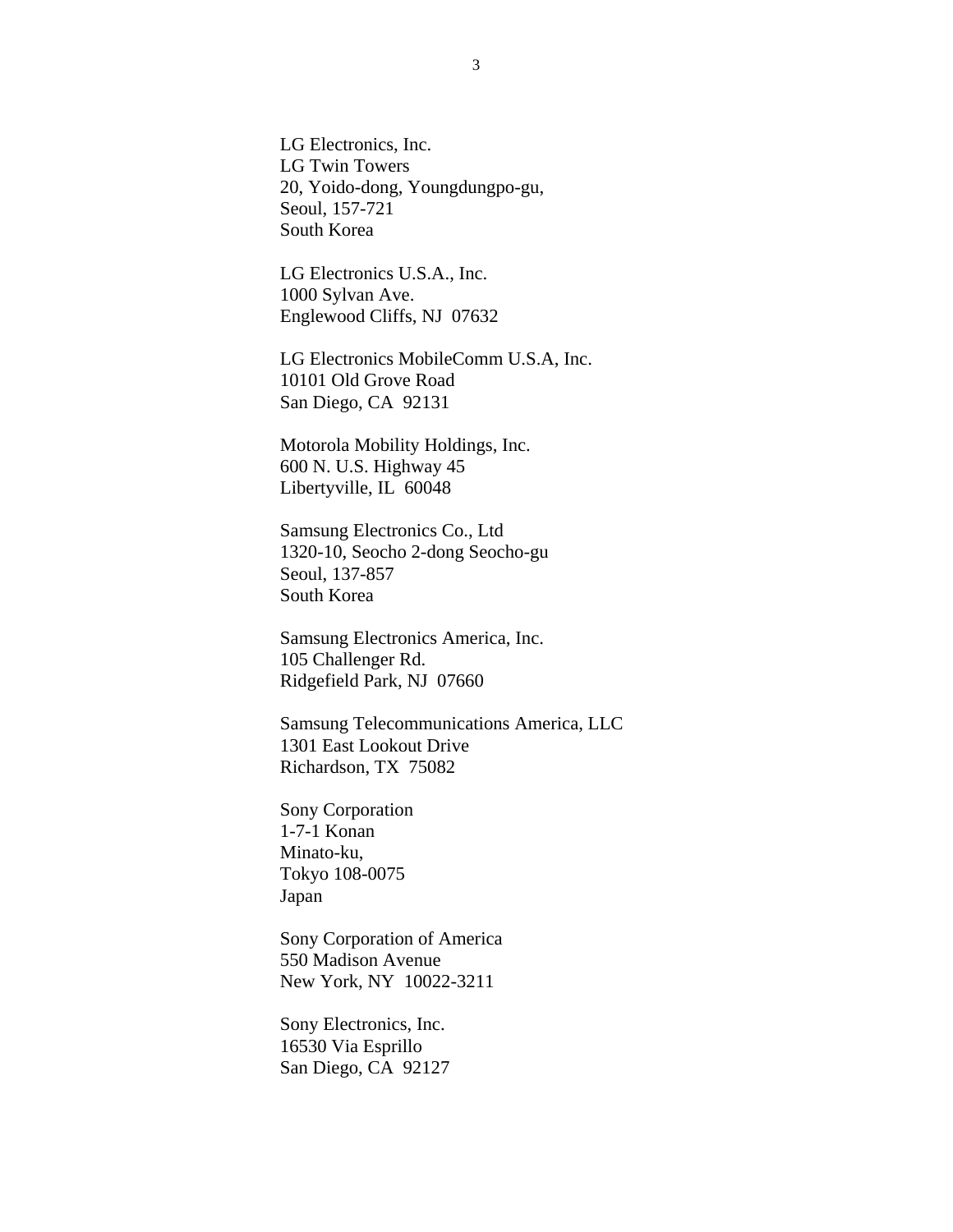Sony Ericsson Mobile Communications AB Nya Vattentornet Lund, 221 88 Sweden

Sony Ericsson Mobile Communications (USA) Inc. 7001 Development Drive Research Triangle Park, NC 27709

Amazon.com, Inc. 410 Terry Avenue North Seattle, WA 98109-5210

Nokia Corporation Keilalahdentie 4 P.O. Box 226, FI-00045 Nokia Group Espoo Finland

Nokia Inc. 6000 Connection Drive # MD2-2210 Irving, TX 75039

Pantech & Curitel Communication, Inc. Peungwha Seocho Building, 1451-34 Seocho-Go Seoul 137-070 South Korea

Pantech Wireless, Inc. 5607 Glenridge Drive NE, Suite 500 Atlanta, GA 30342-7200

 (c) The Office of Unfair Import Investigations, U.S. International Trade Commission, 500 E Street, S.W., Suite 401, Washington, D.C. 20436; and

 (3) For the investigation so instituted, the Chief Administrative Law Judge, U.S. International Trade Commission, shall designate the presiding Administrative Law Judge.

 Responses to the amended complaint and the notice of investigation must be submitted by the named respondents in accordance with section 210.13 of the Commission's Rules of Practice and Procedure, 19 C.F.R. § 210.13. Pursuant to 19 C.F.R. §§ 201.16(d)-(e) and 210.13(a), such responses will be considered by the Commission if received not later than 20